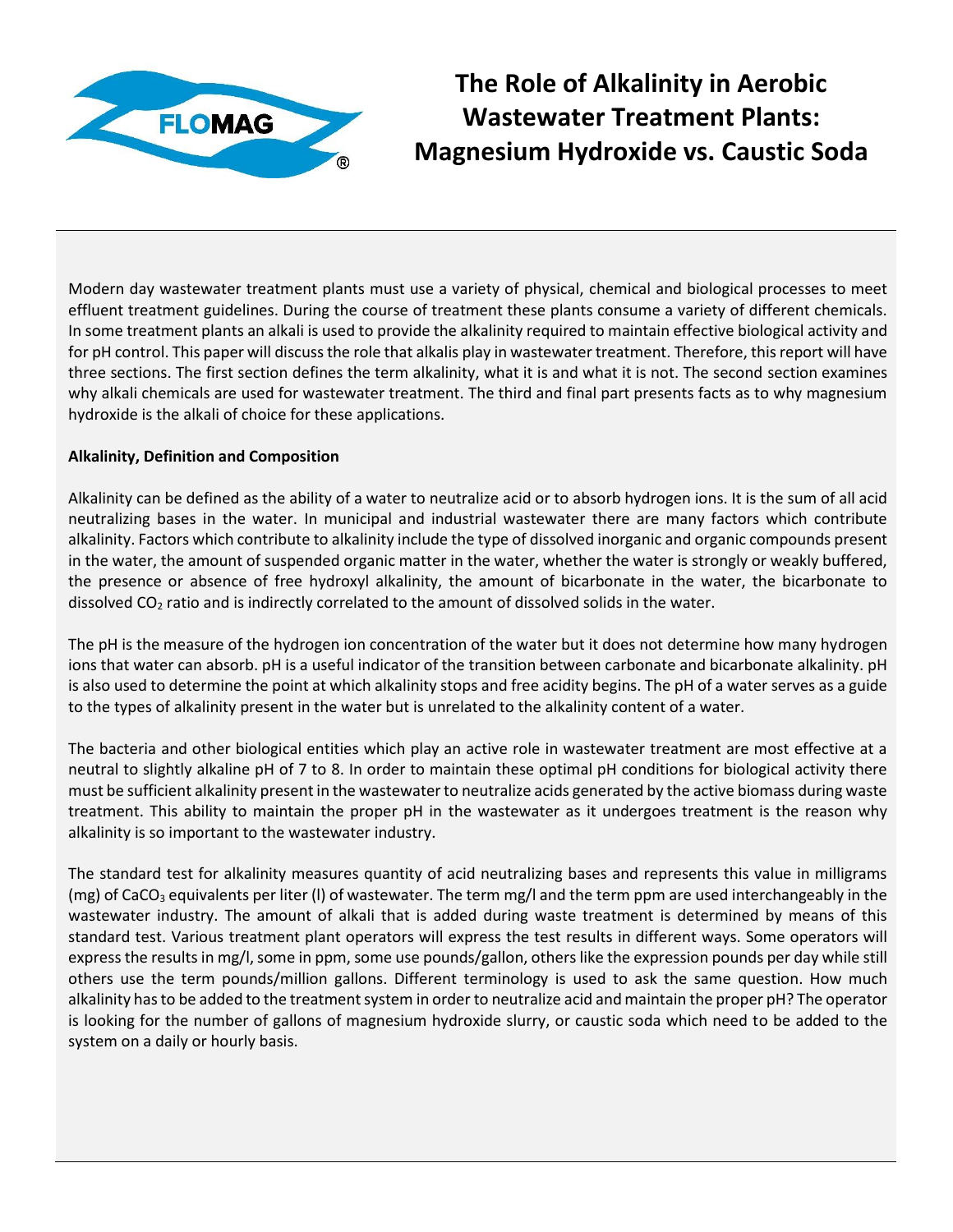# **The Role of Alkalinity in Aerobic Wastewater Treatment Plants: Magnesium Hydroxide vs. Caustic Soda**

### **Nitrification and Alkalinity**

One of the primary pollutants in municipal and food processing wastewaters is ammonia. The nitrification process is used to convert the ammonia in the wastewater to nitrate. Nitrification is a two-step biological process utilizing two species of nitrogen converting bacteria. These species of bacteria are most active in the pH range of 7 to 8. During the nitrification process, hydrogen ions are released and alkalinity is consumed as the acid is neutralized. For every 1.0 mg of ammonia converted to nitrate, 7.14 milligrams (mg) CaCO<sub>3</sub> equivalent are consumed. The generation of acid during ammonia conversion, and the need to maintain the proper pH, is the reason why an alkali is added to the system. Nitrification of the wastewater is the single largest factor which leads to the consumption of alkalinity and the need to add alkali to the treatment system.

How much alkali is added to the system is dependent on a number of interrelated factors. The amount of alkali added is determined by the amount of pollutants in the incoming waste, the type of treatment that is used in the plant, the amount of natural alkalinity in the influent water, the pH of the influent waste stream, the permitted pH of the effluent discharged from the plant, the number of gallons of waste processed by the plant, and whether the plant denitrifies the effluent prior to final treatment and discharge.

### **Alkalis and Alkalinity**

One of the most common alkalis used to provide alkalinity in wastewater treatment is caustic soda. However, magnesium hydroxide has properties which make it a clearly superior product in providing alkalinity to wastewater treatment systems. The chemical properties comparing these two alkalis are summarized in Table 1.

|                                                 | <b>MAGNESIUM</b><br><b>HYDROXIDE</b> | <b>SODIUM</b><br><b>HYDROXIDE</b> |
|-------------------------------------------------|--------------------------------------|-----------------------------------|
| <b>TRADE NAME</b>                               | FloMag <sup>®</sup> H                | <b>Caustic Soda</b>               |
| <b>Chemical Formula</b>                         | $Mg(OH)_2$                           | <b>NaOH</b>                       |
| Percent Solids                                  | 62                                   | 50                                |
| Pounds of Dry Solid per Gallon                  | 7.965                                | 6.043                             |
| Alkalinity, Ibs CaCO <sub>3</sub> per Dry Pound | 1.68                                 | 1.23                              |
| Alkalinity, Ibs $CaCO3$ per Dry Ton             | 3361                                 | 2440                              |
| Alkalinity, Ibs CaCO <sub>3</sub> per Gallon    | 13.38                                | 7.55                              |

#### **TABLE 1 PROPERTIES OF MAGNESIUM HYDROXIDE vs. CAUSTIC SODA PRODUCT COMPARISONS**